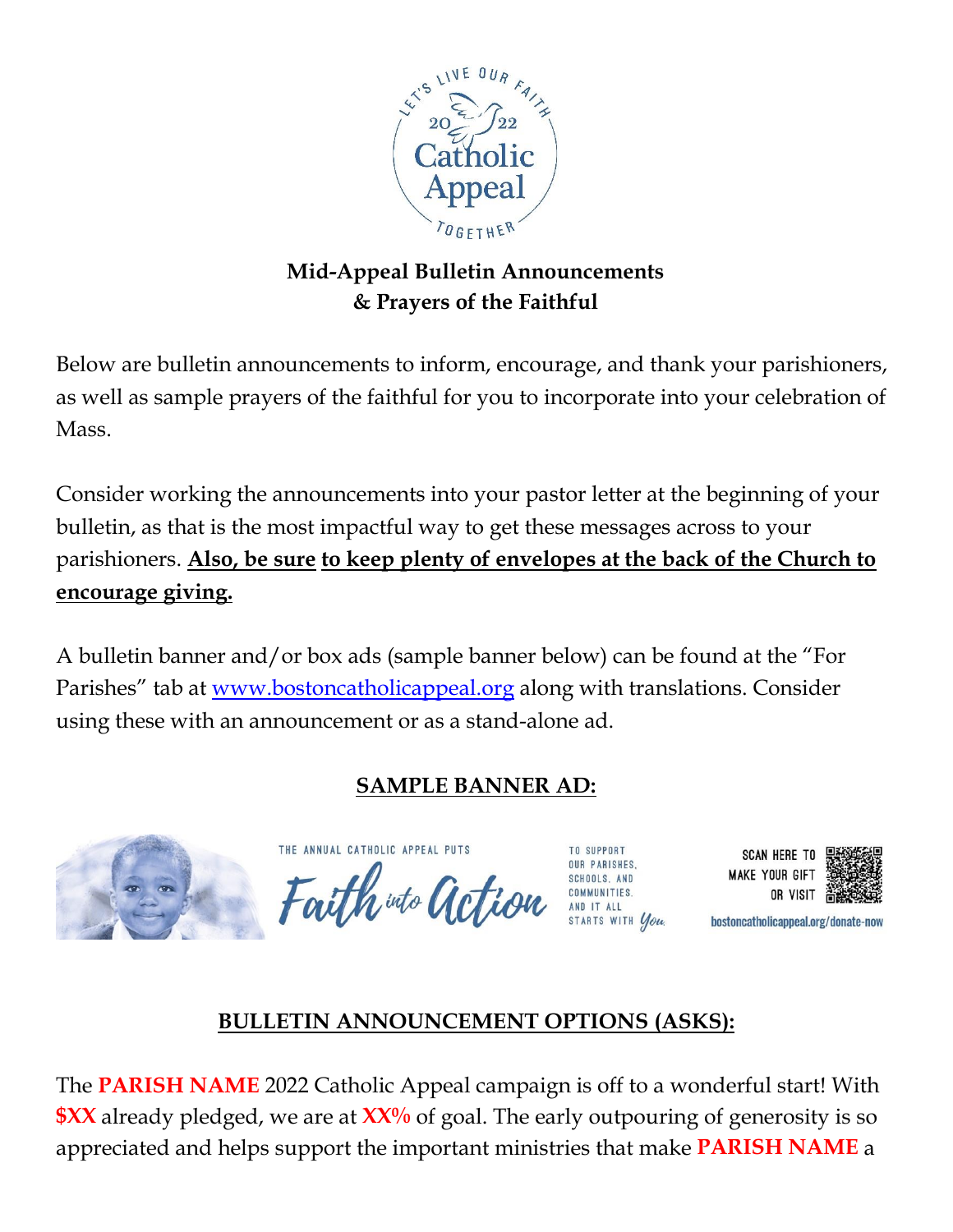vibrant parish community. If you have yet to give, please pick up a donation envelope from the back of the church or visit **bostoncatholicappeal.org/donate-now**. Thank you for your prayers and support.

I am pleased to share that **PARISH NAME** has raised **\$XX** toward our 2022 Catholic Appeal goal of **\$XX**. Thank you to all who have contributed so far. If you have yet to give, we need your help! Please give today to help us reach goal by **XX/XX/XX**. Gifts can be made online at **bostoncatholicappeal.org/donate-now** or by picking up a donation envelope from the back of the church. Participation from every household is important and every gift—no matter the amount—makes a meaningful difference in putting faith into action to support the parishes, schools, and communities within our Archdiocese. Thank you.

We are so grateful to all those who have participated in the 2022 Catholic Appeal campaign here at **PARISH NAME**. We have raised **\$XX** so far, which means we are at **XX**% of our goal. If you have not had a chance to do so, please consider making your gift to the Appeal today by picking up an envelope at the back of the church or visiting **bostoncatholicappeal.org/donate-now**. Participation from every household is important and every gift makes a meaningful difference in putting faith into action to support the parishes, schools, and communities within our Archdiocese. Thank you.

The 2022 Catholic Appeal campaign is well underway at **PARISH NAME**. So far, **XX** parishioners have participated, and together we have raised **\$XX** toward our parish goal of **\$XX**. Thank you to all who have contributed—your generosity makes a meaningful difference in putting faith into action to support the parishes, schools, and communities within our Archdiocese. With **\$XX** left to raise, participation from every parishioner is vital. If you have yet to make your gift, please visit **bostoncatholicappeal.org/donate-now** or pick up a donation envelope from the back of the church. Thank you.